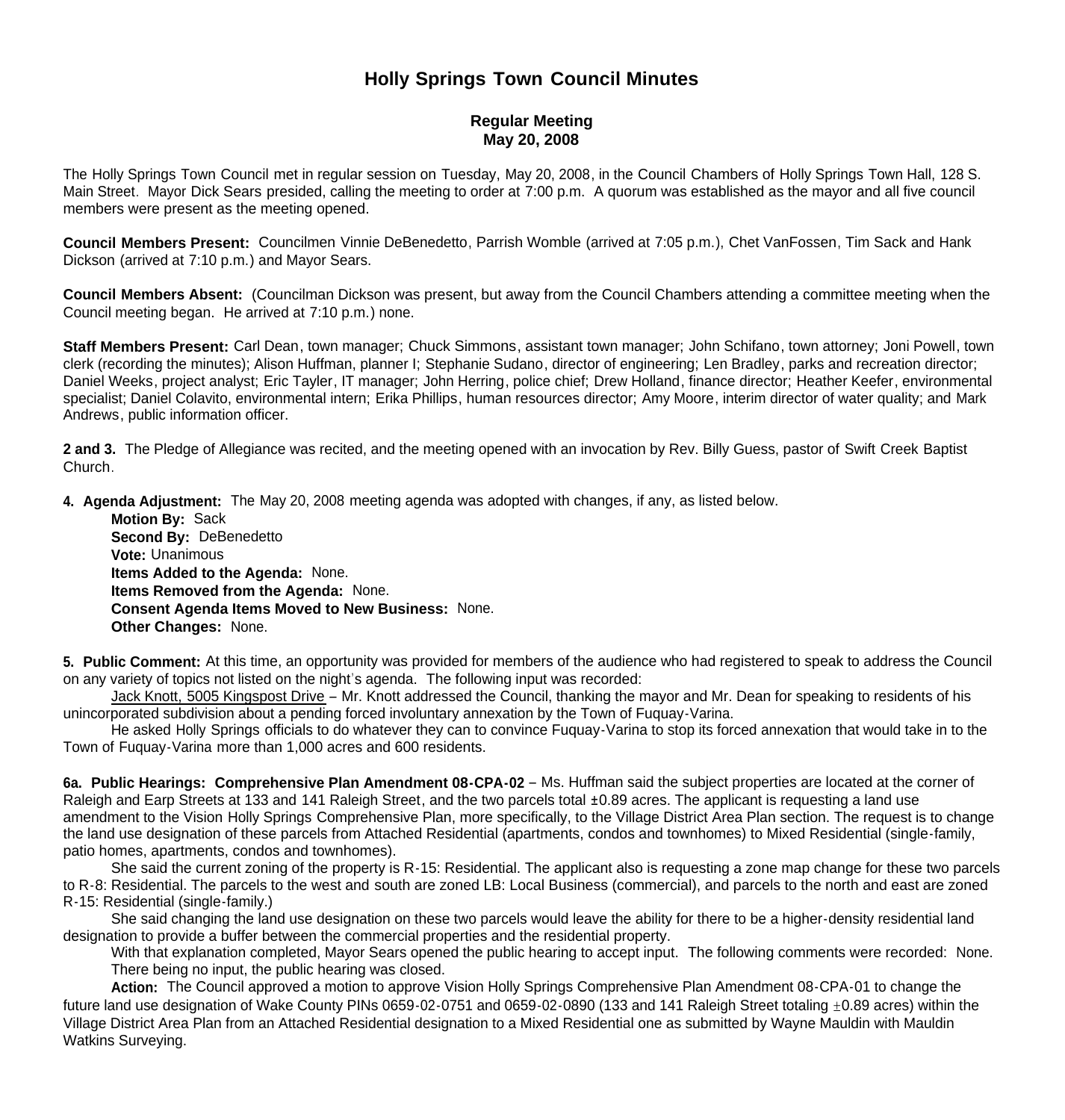**Motion By:** DeBenedetto **Second By:** Dickson **Vote:** Unanimous.

**6b. Public Hearing: Zoning Map Change Petition 08-REZ-02** – Ms. Huffman said the subject properties are located at the corner of Raleigh and Earp Streets at 133 and 141 Raleigh Street, and the two parcels total ±0.89 acres. The applicant is requesting a zone map change from R-15: Residential to R-8: Residential on both parcels.

 She said the parcels to the west and south are zoned LB: Local Business (commercial), and parcels to the north and east are zoned R-15: Residential (single-family.)

With that explanation completed, Mayor Sears opened the public hearing to accept input. The following comments were recorded: Wayne Mauldin, Mauldin-Watkins Surveying -- Mr. Wauldin, the applicant, spoke in favor of the rezoning. He said the property owner would like to erect 3 to 4 shotgun houses on the lots under the new zoning.

There being no input, the public hearing was closed.

 **Action #1:** The Council approved a motion to accept the following statement as true: "The requested zone map change from R-15: Residential to R-8: Residential is consistent with the Vision Holly Springs Comprehensive Plan since the Village District Area Plan Map indicates this property as Mixed Residential and the R-8: Residential District allows a higher density."

 **Motion By:** Dickson **Second By:** DeBenedetto **Vote:** Unanimous.

 **Action #2:** The Council approved a motion to adopt rezoning ordinance R08-05 to approve Zone Map Change Petition #08-REZ-02 to change the zoning of  $\pm 0.89$  acres of Wake County PIN 0659020751 and 0659020890 from R-15: Residential to R-8: Residential as submitted by Wayne Mauldin from Mauldin - Watkins Surveying.

 **Motion By:** Dickson **Second By:** Sack **Vote:** Unanimous.  *A copy of Rezoning Ordinance R08-05 is incorporated into these minutes as an addendum page.*

**6c. Public Hearing: Annexation Petition A08-06, Holly Springs Shopping Center, LLC –** Ms. Clapp said the Town has received a petition for voluntary annexation of approximately 9.89 acres located along GB Alford Hwy (Hwy 55 Bypass right-of-way) and Old Holly Springs/Apex Road. The petition meets all the statutory requirements for annexation.

With that explanation completed, Mayor Sears opened the public hearing to accept input. The following comments were recorded: None. There being no input, the public hearing was closed.

**Action:** The Council approved a motion to adopt Ordinance A08-06 annexing approximately 9.89 acres owned by Holly Springs Center, LLC, and more particularly described as Wake County PINs: 0649.01-35-5577, into the corporate limits of the Town of Holly Springs.

 **Motion By:** Womble **Second By:** Sack

**Vote:** Unanimous.

 *A copy of Annexation Ordinance A08-06 is incorporated into these minutes as addendum pages.*

**7. Consent Agenda:** The Council approved all items on the Consent Agenda following a motion by Councilman Dickson, a second by Councilman DeBenedetto and a unanimous vote. The following actions were affected:

7a. Minutes - The Council approved the minutes of the Council's regular meeting held on March 18, 2008.

7b. Budget Report – The Council received a report of monthly amendments to the FY 2007-08 budget approved by the town manager. A c*opy of the budget amendment report is incorporated into these minutes as addendum pages.*

 7c. Bass Lake Park Donations – The Council adopted amendments to the FY 2007-08 budget to receive and assign donations for Bass Lake Park. *A copy of the budget amendments are incorporated into these minutes as addendum pages.*

7d. Set FY 2008-09 Budget Public Hearing - The Council set a public hearing on the proposed FY 2008-09 budget for 7 p.m. Tuesday, June 3, 2008 in the Council Chambers of Town Hall.

 7e. Resolution 08-27 – The Council adopted Resolution 08-27 giving permission for the relocation of the Cotton Family Cemetery to the Holly Springs Cemetery. *A copy of Resolution 08-27 is incorporated into these minutes as addendum pages.*

7f. Town's Personnel Policy Amendments - The Council approved revisions to the Town of Holly Springs Personnel Policy.

 7g. Budget Amendment, \$23,100 – The Council adopted an amendment to the FY 2007-08 budget in the amount of \$23,100 for professional services related to the Main Street sidewalk project.*A* c*opy of the budget amendment is incorporated into these minutes as an addendum page.*

 7h. Pump Station Study Contract – The Council authorized a contract with Diehl and Phillips in an amount not to exceed \$85,000 to perform a pump station study. *A* c*opy of the Diehl and Phillips contract is incorporated into these minutes as addendum pages.*

7i. Holly Springs Baptist Church Well Abandonment Contract – The Council awarded a contract to Old Time Well Drilling in the amount of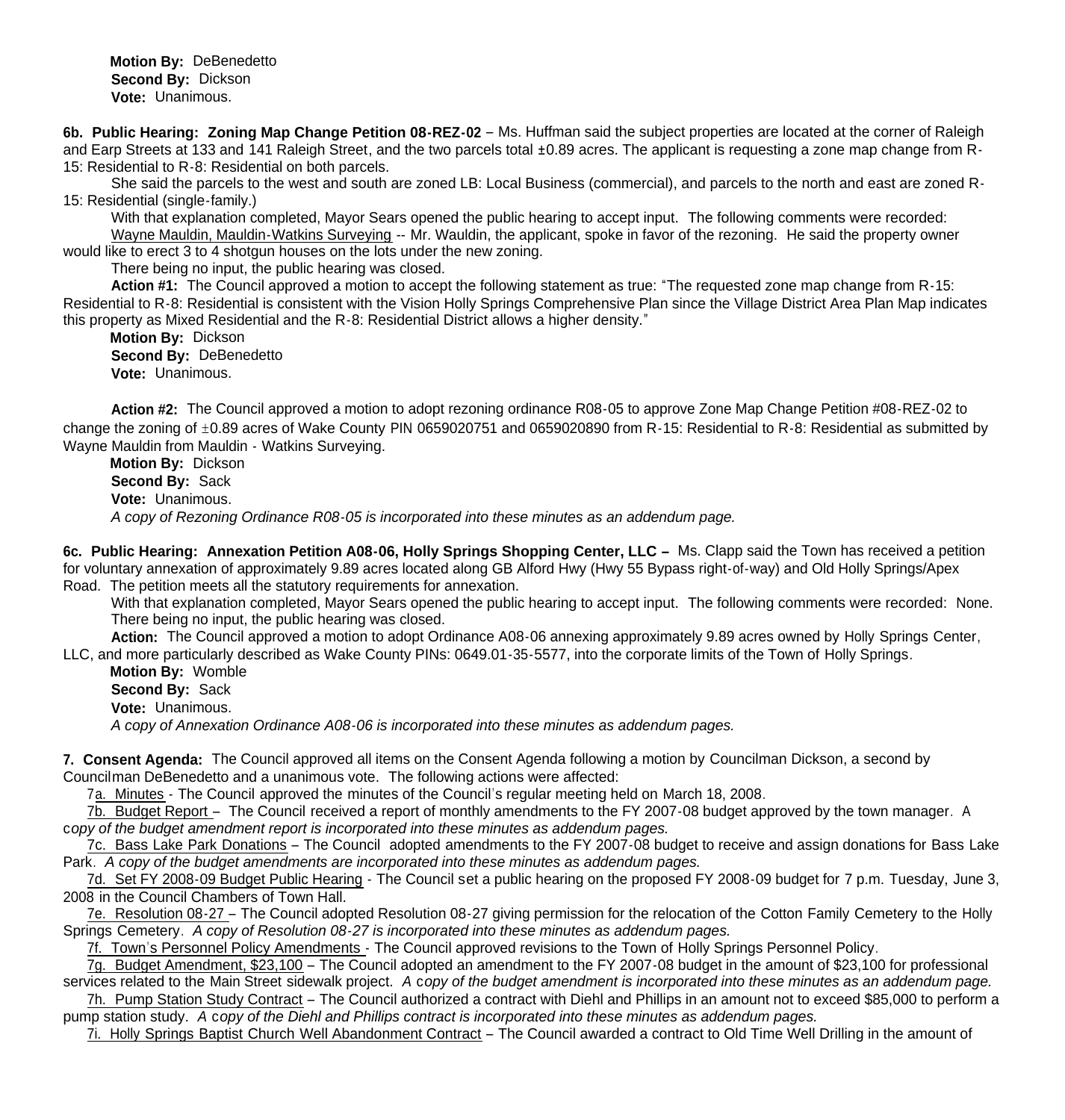\$2,800 for abandonment of a well at the downtown parking lot project site. *A* c*opy of the Old Time Well Drilling contract is incorporated into these minutes as addendum pages.*

**8a. Bass Lake Outfall** – Ms. Stephenson said staff and Withers & Ravenel have completed the design for the Bass Lake Lower Outfall.

She said the scope of work includes taking the Somerset pump station off line and installation of 4,300 feet of gravity sewer to the existing Bass Lake pump station.

 She said bids were formally solicited, a pre-bid conference was held, and bids were opened on April 24, 2008. She said staff recommends award of the construction contract to Fechko, the lowest responsible bidder, in the amount of \$844,000, which includes contingency.

 **Action:** The Council approved a motion to adopt an amendment to the Bass Lake Outfall project budget (decrease) in the amount of \$371,000 and awarded the construction contract to Fechko, the lowest responsible bidder, in the amount of \$844,000, inclusive of contingency.

**Motion By:** Dickson

**Second By:** Womble

**Vote:** Unanimous.

 *A* c*opy of the budget amendment is incorporated into these minutes as addendum pages.and Fechko contract is filed in the town clerk's and engineering departments.*

**8b. Holly Springs Business Pump Station –** Ms. Stephenson said that staff has worked with Kimley-Horn and Associates on the completion of the design for the Holly Springs Business Park pump station.

She said the project was formally advertised, a pre-bid meeting was held, and bids were opened on May 7, 2008.

 Ms. Stephenson said the scope of work includes 8,000 feet of force main; 3,000 feet of gravity interceptor; abandonment of the Warp Tech pump station; construction of the new pump station further downstream; and a 5,000-foot access road.

 She said staff recommends award of the contract to the lowest responsible bidder, Triangle Grading and Paving, in the amount of \$2,917,000, contingent upon Local Government Commission and EDA approval.

 **Action:** The Council approved a motion to adopt a budget amendment to the Holly Springs Business Park pump station project fund in the amount of \$265,000 and awarded the construction contract to the lowest responsible bidder, Triangle Grading and Paving, in the amount of \$2,917,000, contingent upon Local Government Commission and EDA approval.

**Motion By:** Sack

**Second By:** Dickson

**Vote:** Unanimous.

 *A* c*opy of the budget amendment and the Triangle Grading and Paving contract are incorporated into these minutes as addendum pages.*

**8c. Golden LEAF Grant Agreement Addendum** – Mr. Schifano said as a result of the Novartis recruitment, the Town was awarded two grants by Golden LEAF, a non-profit foundation that makes economic development grants from a fund established by the tobacco lawsuit settlements. The original grants had some very vague language requiring the town to make "adequate assurances" that the goals of the grant would be met (creation of jobs and investment of taxable capital). The foundation has requested some much more strict language with respect to what would happen in the event that Novartis fails to meet its job creation and capital investment goals.

 He said in this agreement, the town would repay: 1) up to \$98,667 (\$2,666.67 per job not created) from the first grant (\$800,000) for failure to reach 300 jobs created within five years of operation of the plant; 2) if the company fails to reach 350 jobs, the Town would repay \$3,591.95 for each job not created, up to a maximum payment of \$312,500; and 3) if the company fails to invest more than \$165 million in taxable investment, the Town would repay Golden LEAF \$.0076 for each dollar of taxable capital investment not made by the company, up to a maximum payment of \$125,000.

 Councilman DeBenedetto asked if the Town shouldn't turn around and ask Novartis to agree to reimburse the Town if the company were to default on the expectations.

 Mr. Schifano explained that part of the Golden LEAF grant came after the town inked an economic development agreement with Novartis, and Mr. Schifano said he was not certain that the Town would be successful in renegotiating that EDA. He added that if Novartis does not meet the expectations and the town has to pay the repayment obligation, then the Town still has all the infrastructure provided by the grant money.

 After figuring the math of the situation, council members determined that the Town's risk was approximately \$384,000, which would be repaid in two years with current property taxes.

Councilman Womble asked the town manager if he felt confident about the changes to the agreement.

 Mr. Dean said that he was confident that Novartis would meet its obligations and that the Town would not likely have to be faced with a repayment penalty.

 Councilman DeBenedetto maintained that he felt the Town should hold Novartis responsible for reimbursing the Town in the case the company does not meet expectations.

**Action:** The Council approved a motion to authorize the town manager to enter into the grant agreement addendum with Golden LEAF. **Motion By:** Sack

**Second By:** Dickson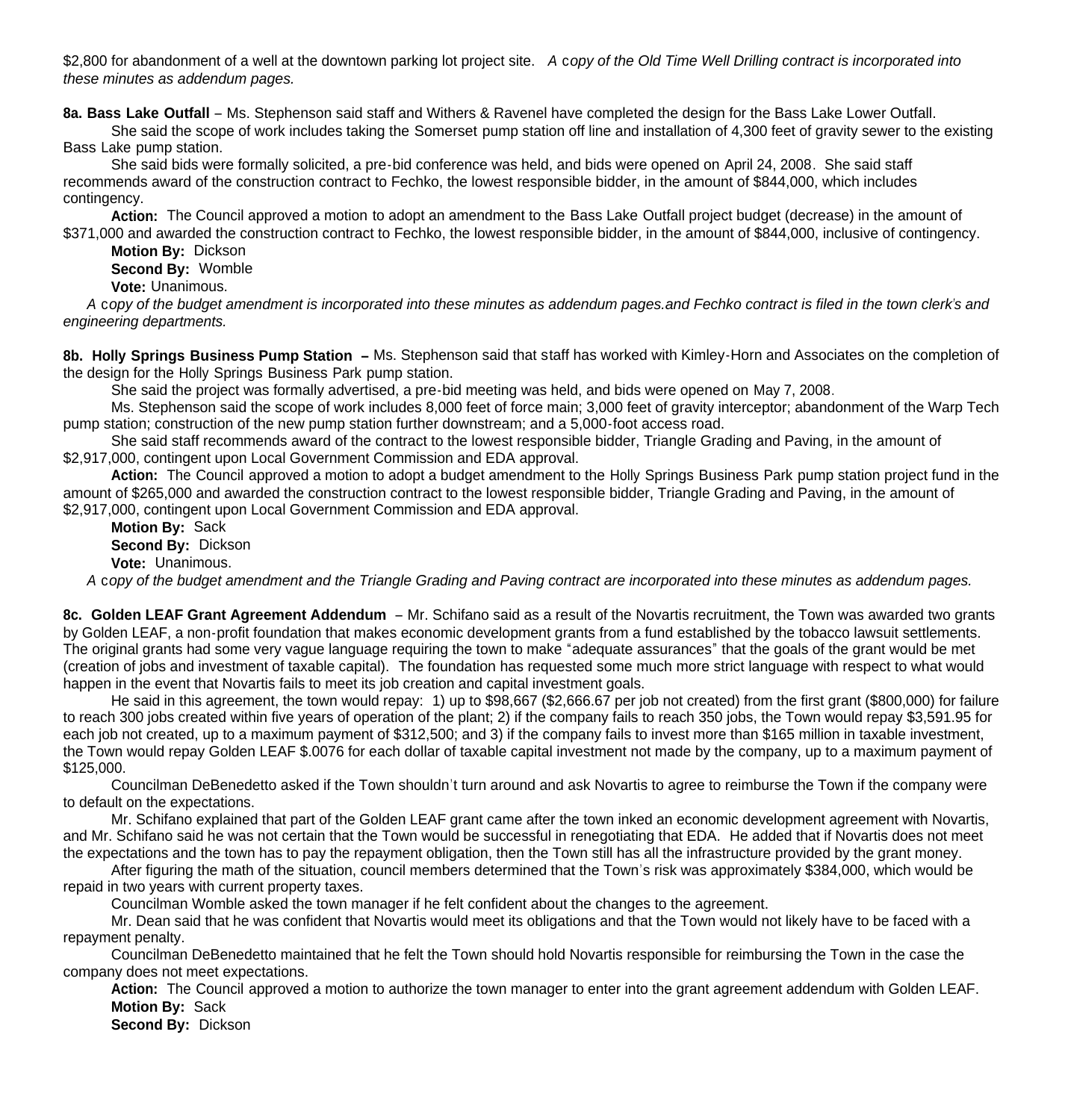**Vote:** The motion carried following a 4-1 vote. Councilmen Womble, VanFossen, Sack and Dickson voted for the motion. Councilman DeBenedetto voted against..

 *A copy of the Golden LEAF agreement is incorporated into these minutes as addendum pages.*

**8d. Town's Storm Drain Marker Program -** Mr. Colavito explained that in order to meet the Town's NPDES requirements of Public Involvement/Participation, staff has been working toward the implementation of a storm drain marker program.

 He said while storm drains in recently constructed areas have cast markings, many older neighborhoods are unmarked. These neighborhoods have been identified, and unmarked storm drains located on Town right-of-way will have a metal marker attached that reads, "No Dumping - Drains to Stream."

 He said this program will provide awareness to avoid illicit discharges and citizen groups with an opportunity to participate in a project that is designed to increase awareness about the importance of water quality. Interested parties will submit an application and receive a Storm Drain Marker Kit. The kit will contain all of the necessary materials needed to mark the storm drains, necessary safety equipment, and educational materials for distribution in the vicinity of the activity.

Mr. Colavito said before the kit is assigned, the applicant must attend a brief meeting with Town staff to make certain that they fully understand the process, safety provisions, and the educational requirements associated with the program. The Police Department will be notified of the activity and location at least 48 hours prior to the scheduled date of marking. The installation of the markers will be checked by Town staff, after the kit is returned. This program will aid in the implementation of the Town's Illicit Discharge Detection and Elimination Program by raising public awareness and decreasing the likelihood that citizens will unknowingly make an illicit discharge into the storm drainage system. The information obtained from the mapping associated with this program will be entered into the Town's Stormwater Base Map.

**Action:** The Council approved a motion to endorse the implementation of a storm drain marker program to aid the Town in satisfying Public Involvement/Participation requirements associated with the National Pollutant Discharge and Elimination System (NPDES).

**Motion By:** Womble **Second By:** DeBenedetto **Vote:** Unanimous.

**8e. Rex-Healthcare Lease Agreement -** Mr. Bradley said staff has approached Rex Healthcare regarding the potential use of a portion of its property at Avent Ferry Road and G.B. Alford Highway for the Town to use as athletic fields. The company has agreed to allow the use of approximately seven acres under a license agreement with the Town. The Town would be responsible for all improvements to the property and would be allowed to clear an area for parking.

He said the three-year license agreement is similar to a lease except that it can be cancelled by either party.

He said if the Council agrees to enter the license agreement, the estimated costs for preparing the Rex property for soccer programs is \$40,000. These funds would cover the site preparation, grass sprigging, chemicals, irrigation, access, parking and soccer goals for the fields.

 Mr. Bradley said these new fields would accommodate between 100 and 150 participants at the same time, and would increase the Town's program capacities. Funding would be from Parks and Recreation Reserves.

**Action:** The Council approved a motion to authorize the town manager to enter into a license agreement with Rex Healthcare in a form that is acceptable to the town's attorney for the use of approximately nine acres for soccer fields and to adopt amendments to the FY 2007-08 budget in the amount of \$40,000 to provide for field formation from Park Reserve Funds.

**Motion By:** Sack

**Second By:** Womble

**Vote:** Unanimous.

 *A copy of the Rex Healthcare property license agreement is incorporated into these minutes as addendum pages.*

**8f. Fuquay-Varina Annexation -** Mr. Dean said he and staff had met and suggest that the Town Council consider several options. The first would be to work out an agreement to eliminate the existing annexation boundary line, but restrict annexations to only voluntary ones. This would provide the citizens in unincorporated areas the choice as to which town, if any, they wish to live, and it would allow both towns the opportunity to work with developers on projects in their respective areas. It also would protect Fuquay-Varina from being "over run" by Holly Springs.

 He said this proposal would have to be mutually agreed upon by both towns, but would eliminate the argument Fuquay-Varina has claimed that it is pursuing its forced annexation of property before Holly Springs does.

Mr. Dean said the town attorney is working on a resolution to this end for the Council's consideration.

 Mr. Dean said a second option would be for staff to develop an alternate line for consideration between the towns. He said he feels, at this time, that the first option would be best for all concerned, including those who live in the unincorporated areas between Fuquay-Varina and Holly Springs.

 Mr. Dean said he would not recommend that the Town of Holly Springs maintain the existing annexation boundary line for an additional 10 or 20 years because he feels it would not be in the best interest of area residents and property owners. He asked the Council members to provide feedback on the aforementioned options.

 In discussion, the Council was supportive of both options; however, consensus was that the Town of Holly Springs should meet with Fuquay-Varina officials to see what options Fuquay-Varina would find amendable. Council agreed to present Option #1, an annexation line in a modified form that would prohibit involuntary annexations on either side of the line and allow flexibility for property owners on either side of the line